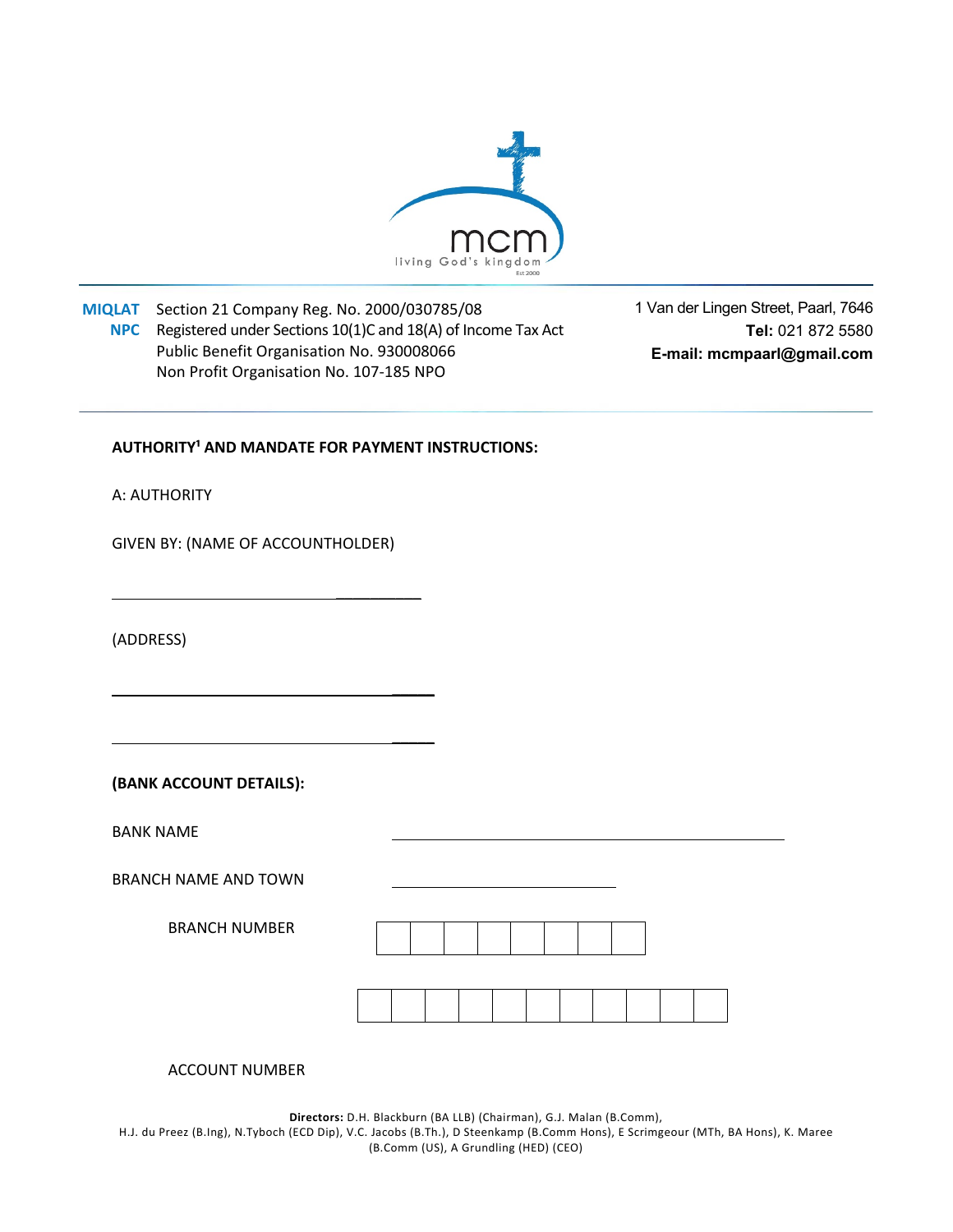TYPE OF ACCOUNT: CURRENT (CHEQUE) / SAVINGS / TRANSMISSION\* \*(DELETE WHERE NOT APPLICABLE)

| DATE: |  |
|-------|--|
|       |  |

TO: (NAME OF BENEFICIARY / COMPANY)

 **\_\_\_\_\_\_\_\_\_\_\_** 

<sup>1</sup>This authority and mandate must be given in writing or electronically in terms of the Electronic Communications and Transaction Act. 2002, Chapter 3, Part 1

Abbreviated Short Name as registered with the Acquiring bank:

(ADDRESS)

REFER TO OUR CONTRACT DATED ("the Agreement")

 **\_\_\_\_\_\_\_\_\_\_\_\_\_\_\_\_\_\_\_\_\_\_\_\_\_\_\_\_\_\_\_\_\_\_\_\_\_\_** 

I/We hereby authorise **I** and the setting of the setting of the setting of the setting of the setting of the set instructions to your banker for collection against my/our abovementioned account at my/our abovementioned bank.

The individual payment instructions so authorised to be issued, must be issued and delivered monthly / bi-monthly / three-monthly / six-monthly / annually / weekly / bi-weekly\* (interval) on the date when the obligation in terms of the Agreement is due and the amount of each individual payment instruction may not differ as agreed to in terms of the Agreement.

\*(delete what is not applicable)

The payment instructions so authorised to be issued, must carry a number, which number must be included in the said payment instructions and if provided to you should enable you to identify the Agreement on your bank statement. The said number should be added to this form in section E before the issuing of any payment instruction and communicated to me directly after having been completed by you.

I/We agree that the first payment instruction will be issued and delivered on  $(date)$ and thereafter regularly according to the agreement, \* except for payment instructions due in December which may be debited against my account on \_\_\_\_\_\_\_\_\_\_\_\_\_\_\_\_\_\_\_\_\_\_\_\_\_\_\_\_ \* If applicable